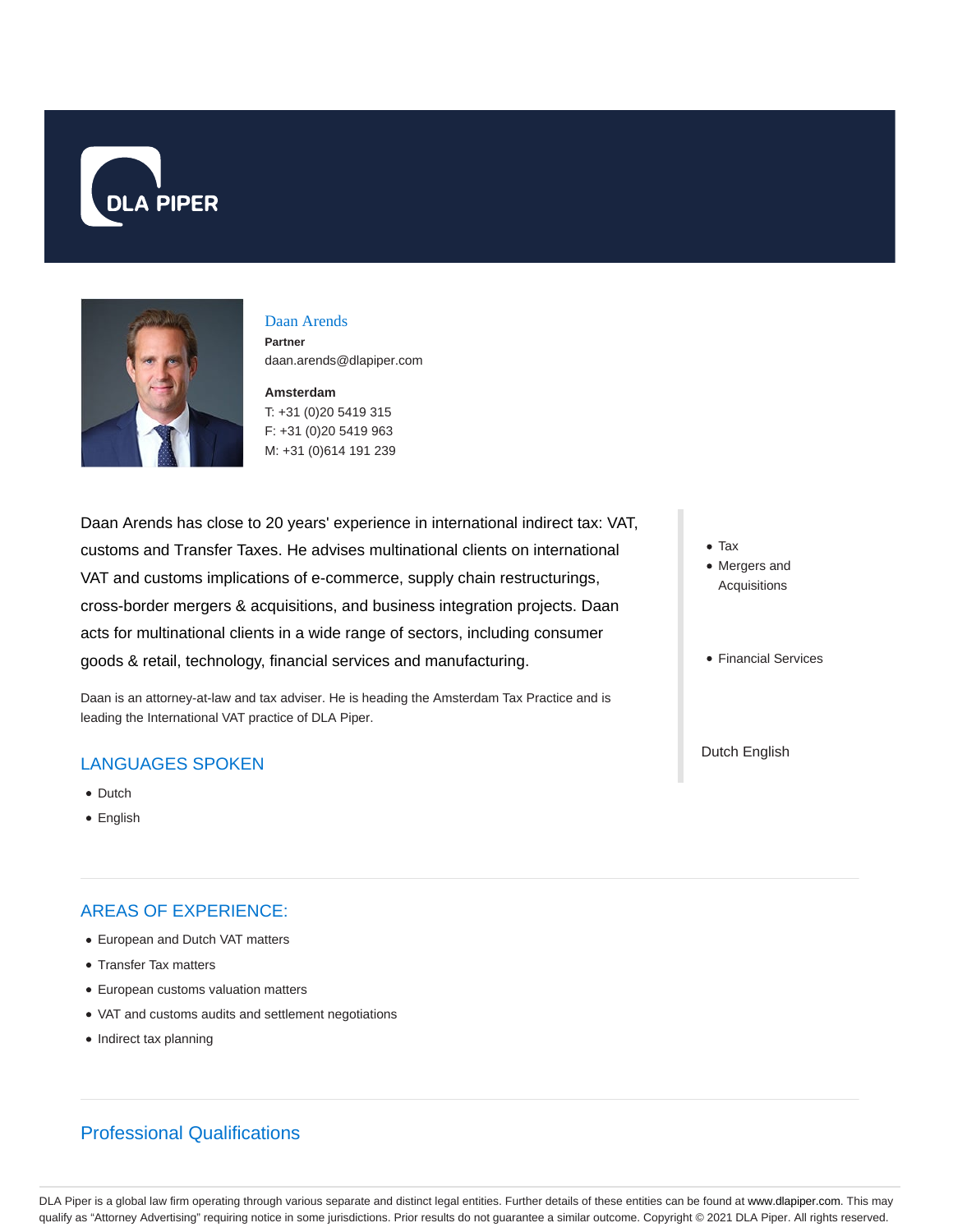- Advocaat admitted with the Nederlandse Orde van Advocaten
- Belastingadviseur admitted to the Nederlandse Orde van Belastingadviseurs

### **Recognitions**

He has been recommended by Legal 500 2017 for Tax.

#### **Education**

- University of Rotterdam, International indirect taxation, 2004
- Utrecht University, Tax law/Civil law, 2000

#### **Memberships**

- Dutch Tax Scholar Association (Vereniging voor Belastingwetenschap)
- Dutch Tax Lawyers Association (Vereniging voor Belastingrecht advocaten)

#### INSIGHTS

## **Publications**

**VAT - Monthly Alert – May 2022**

30 May 2022 VAT Monthly Alert A summary of important VAT developments with implications for cross-border business operations.

**VAT - Monthly Alert – April 2022**

6 May 2022 VAT Monthly Alert

April summary of important VAT developments with implications for cross-border business operations.

**VAT Monthly - Alert January 2022**

31 January 2022 VAT Monthly Alert

A summary of important VAT developments with implications for national and cross-border business operations.

**2021 Guide to VAT on Digital Services**

December 2021

This guide provides a country-by-country overview of VAT law covering cross-border supplies of digital content, intangible services and, more generally, the various forms of e-commerce.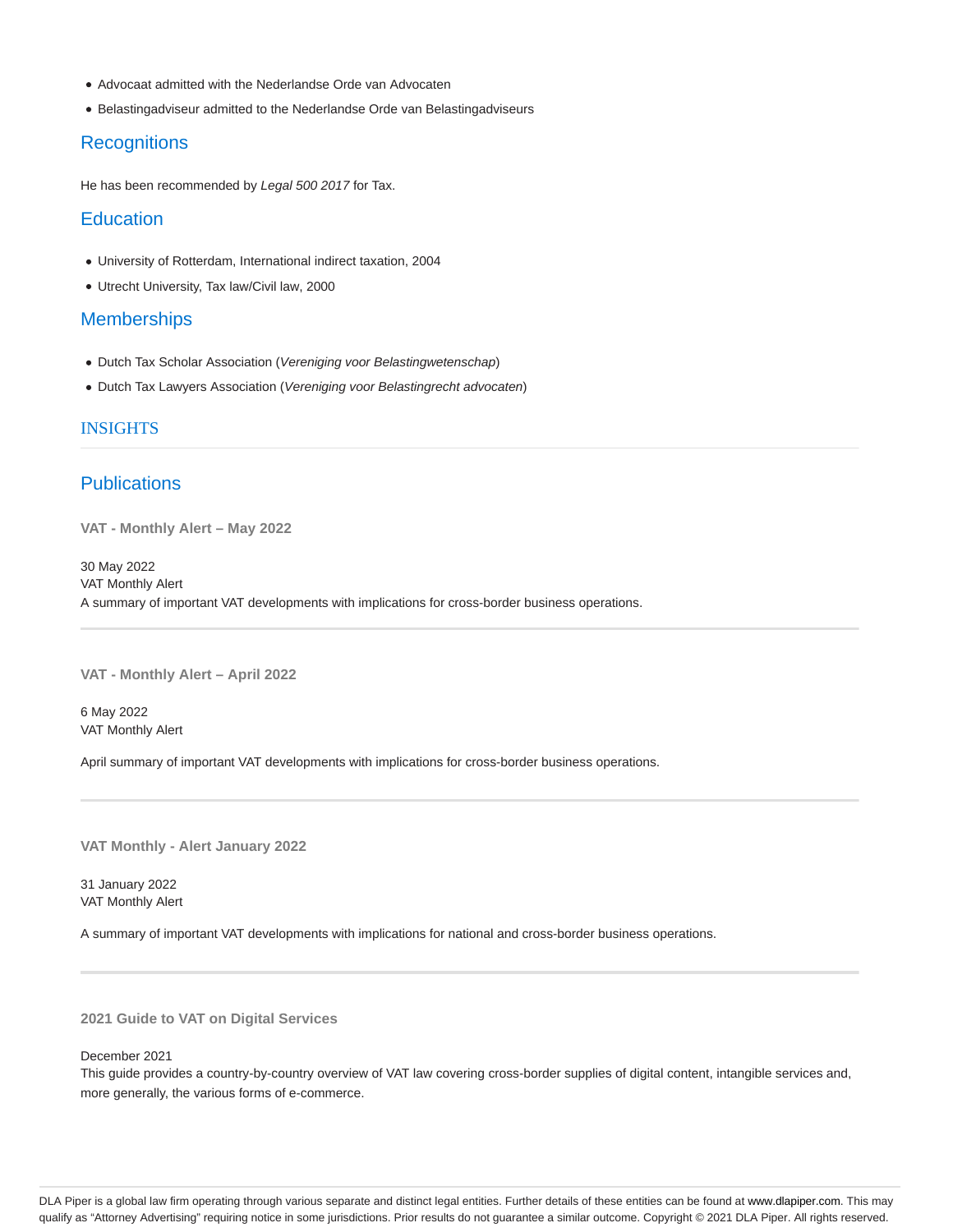**VAT Monthly Alert - November 2021**

1 December 2021 VAT Monthly Alert

A summary of important VAT developments with implications for cross-border business operations.

**VAT Monthly Alert - October 2021**

27 October 2021 VAT Monthly Alert A summary of important VAT developments with implications for cross-border business operations.

**VAT Monthly Alert - September 2021**

1 October 2021 VAT Monthly Alert A summary of important VAT developments with implications for cross-border business operations.

**VAT - Monthly Alert - July 2021**

3 August 2021 VAT Monthly Alert A summary of important VAT developments with implications for cross-border business operations.

**VAT - Monthly Alert – June 2021**

1 July 2021 VAT Monthly Alert A summary of important VAT developments with implications for cross-border business operations.

**VAT - Monthly Alert - May 2021**

28 May 2021 VAT Monthly Alert A summary of important VAT developments with implications for cross-border business operations.

**VAT - Monthly Alert – April 2021**

28 April 2028 VAT Monthly Alert A summary of important VAT developments with implications for cross-border business operations.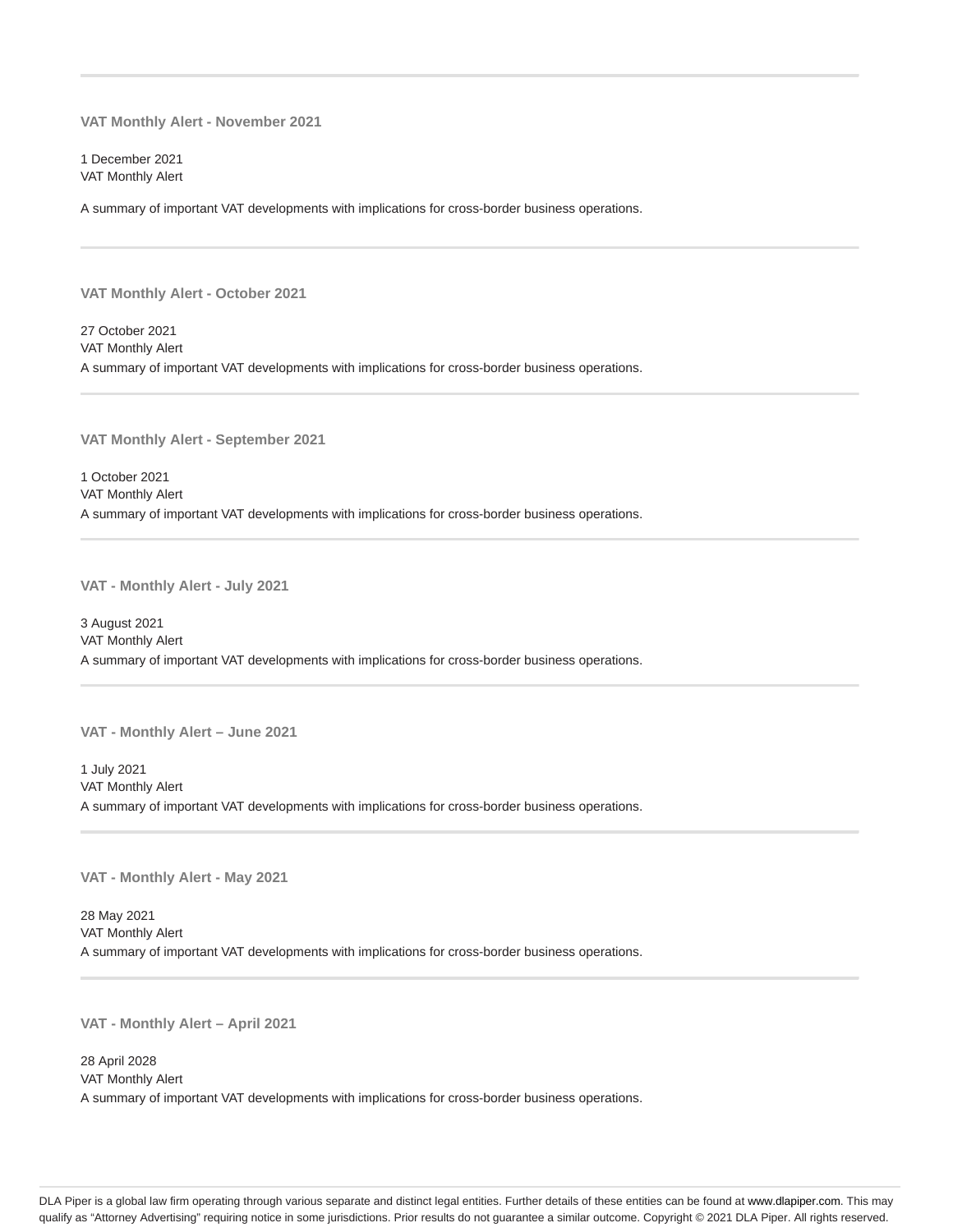**VAT - Monthly Alert – February 2021**

2 March 2021 VAT Monthly Alert

Our February summary of important VAT developments with implications for cross-border business operations.

**VAT - Monthly Alert – January 2021**

29 January 2021 VAT Monthly Alert See our January summary of important VAT developments with implications for cross-border business operations.

**VAT - Monthly Alert – November 2020**

25 November 2020 VAT Monthly Alert A summary of important VAT developments with implications for cross-border business operations.

**VAT Monthly Alert October 2020**

2 November 2020 VAT Monthly Alert

A summary of important VAT developments with implications for cross-border business operations.

**VAT - Monthly Alert - July 2020**

31 July 2020 VAT Monthly Alert

A summary of important VAT developments with implications for cross-border business operations.

**VAT cash saving tips for the return to office**

17 July 2020

Our International VAT leadership team, Daan Arends, Bjoern Enders, Giovanni Iaselli and Richard Woolich, have produced 10 tips concerning VAT strategies that can be used to benefit businesses.

**Update: The meaning of a "fixed establishment"**

15 July 2020

DLA Piper is a global law firm operating through various separate and distinct legal entities. Further details of these entities can be found at www.dlapiper.com. This may qualify as "Attorney Advertising" requiring notice in some jurisdictions. Prior results do not guarantee a similar outcome. Copyright @ 2021 DLA Piper. All rights reserved.